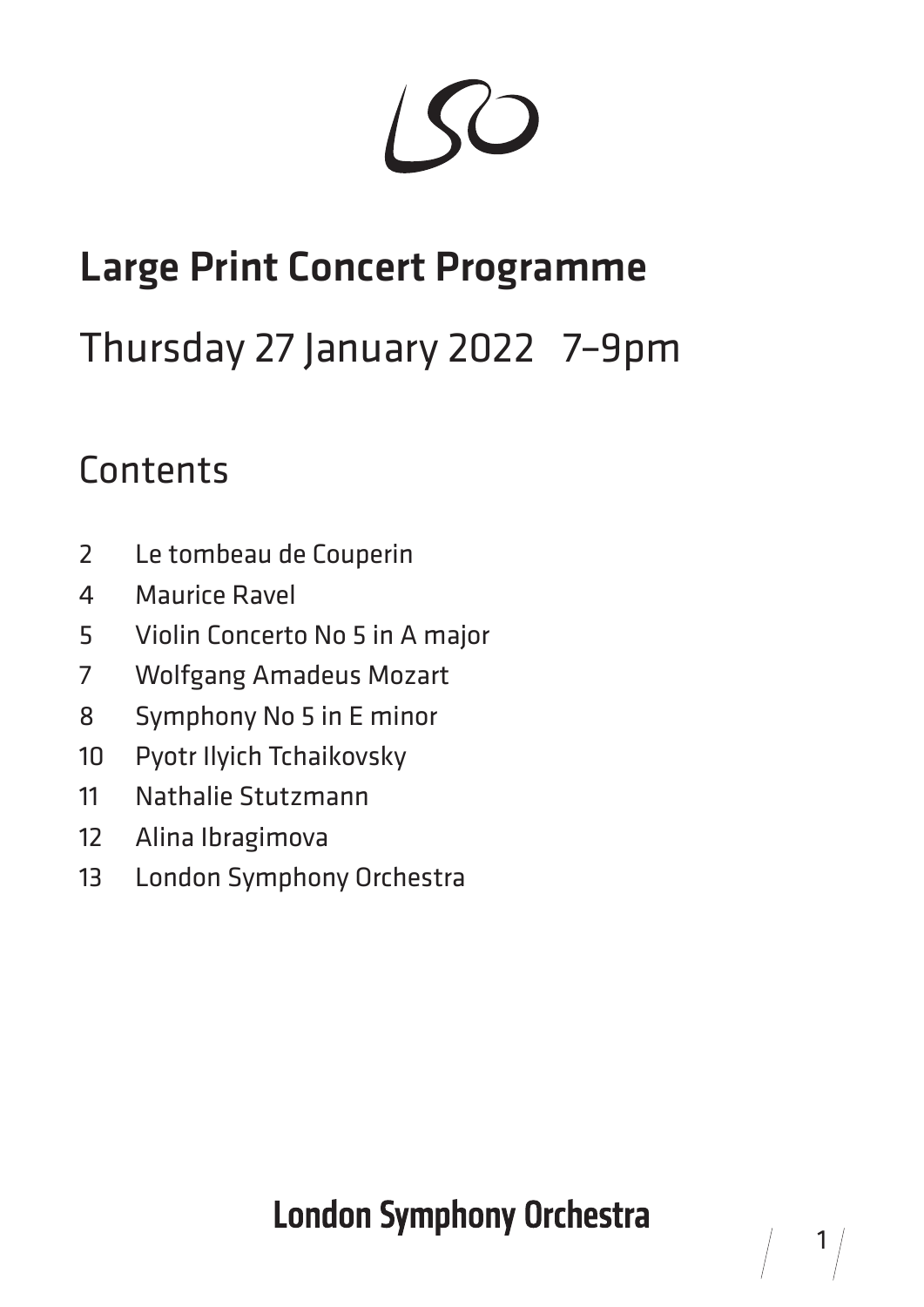#### Le tombeau de Couperin (1919)

#### Maurice Ravel

Maurice Ravel began work on *Le tombeau de Couperin* in the spring of 1914, with a piano transcription of the 'Forlane' from François Couperin's fourth Concert royal, a chamber music suite published in 1722. A 'Forlane' of Ravel's own soon followed, and in September he announced to his friend Roland-Manuel that he was composing a complete 'French suite' for piano. However, his duties as an ambulance driver during World War I meant that he did not finish it until 1917. He dedicated each of the six movements of the piano suite to a friend who had been killed in the war. These friends included Joseph de Marliave, whose wife Marguerite Long gave the work's premiere on 11 April 1919 at the Salle Gaveau in Paris.

*Le tombeau de Couperin* reveals Ravel's deepening interest in neo-Classicism, a stance by which composers rejected Romantic music's large-scale structures and grand passions in favour of the elegance, balance and restraint they associated with earlier Baroque or Classical works. The piece also shows how anti-German feelings during the war compelled French composers to explore their own cultural heritage. Ravel said his title was a tribute to 18th-century French music in its entirety, rather than Couperin in particular.

The success of the piano suite's premiere encouraged Ravel to turn four of its six movements (omitting the original Fugue and Toccata) into an orchestral suite. Compared to his opulent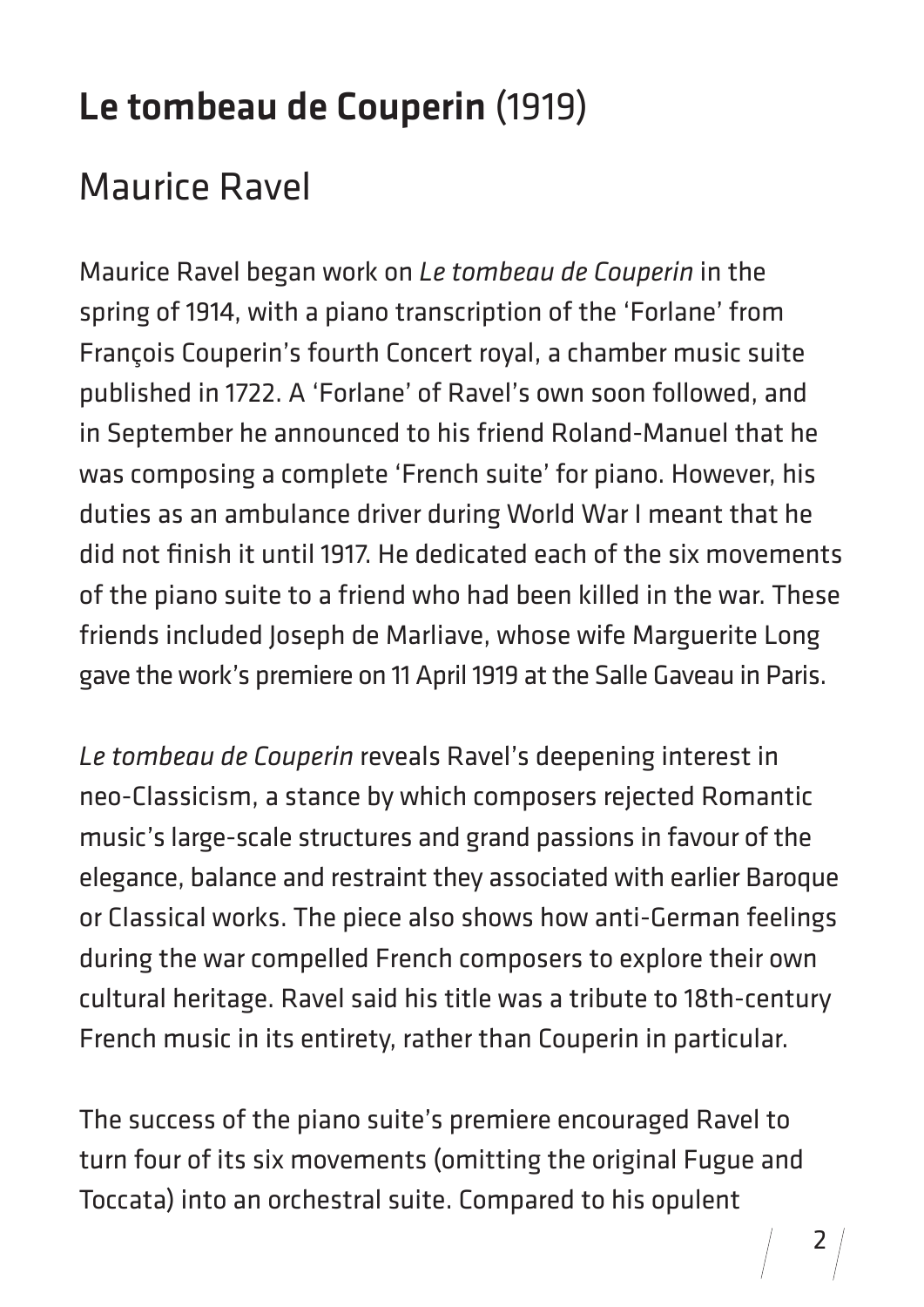pre-war orchestral works the scoring is light: harp, cor anglais and piccolo feature, but trombones, tuba and percussion do not. The orchestral premiere on 28 February 1920, with conductor Rhené-Baton and the Pasdeloup Orchestra, was even more successful than the piano one, and led Roland-Manuel to declare 'the transcription outdid the charm of the original'.

The woodwind-dominated 'Prelude' pays homage to French-Baroque keyboard music through its moto perpetuo (literally perpetual motion, a continous stream of) triplets, and flourishing ornaments (musical embellishments). The movement builds to a rich climax, before dying away in the witty concluding bars. The 'Forlane' is characterised by skipping dotted rhythms, staccato (detached) phrases, and a pensive, chromatically-tinged refrain. Throughout, Ravel makes expressive use of a wide range of contrasting instrumental tones.

The outer sections of the 'Menuet' feature a lyrical oboe solo, and modal harmonies (based on antique scales) not dissimilar to those in contemporaneous works by Ravel's pupil and friend Ralph Vaughan Williams. The sombre central section is a musette (a folk dance characterised by a drone bass). The piece ends with a lively 'Rigaudon', based on a dance that originated in Provence and the Languedoc. The exuberant outer sections – the first time the brass instruments play a prominent role – contrast with a gentler central episode, where woodwind solos with pizzicato (plucked) string accompaniment give the air of a playful serenade.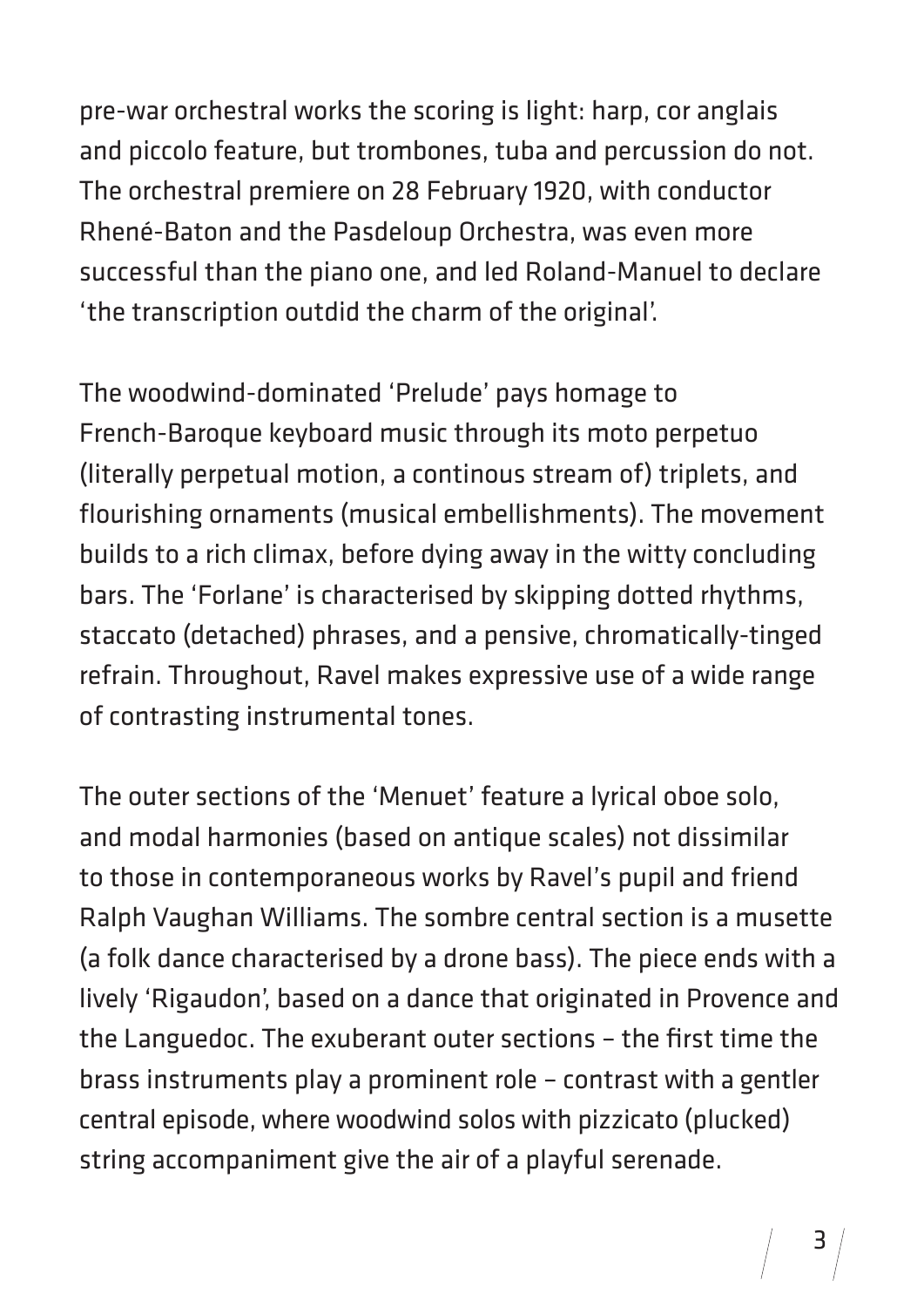#### Maurice Ravel

#### 1875 to 1937 (France)

Although born in a rural Basque village, Maurice Ravel was raised in Paris and was accepted as a preparatory piano student at the Conservatoire in 1889. When a full-time student, Ravel was introduced (in 1893) to Emmanuel Chabrier, who he regarded as 'the most profoundly personal, the most French of our composers'. Around this time Ravel also met and was influenced by Erik Satie.

During World War I, he enlisted with the motor transport corps. He was invalided out in late-1916 shortly before the death of his mother, and returned to composition slowly from 1917, completing the piano suite *Le tombeau de Couperin* and the ballet *La valse* (for Diaghilev), and beginning work on his second opera, *L'enfant et les sortilèges*.

Ravel's emotional expression is most powerful in his imaginative interpretations of the unaffected worlds of childhood and animals, and of exotic tales. Spain also influenced the composer's creative personality through his mother's Basque inheritance, together with his liking for the formal elegance of 18th-century French art and music.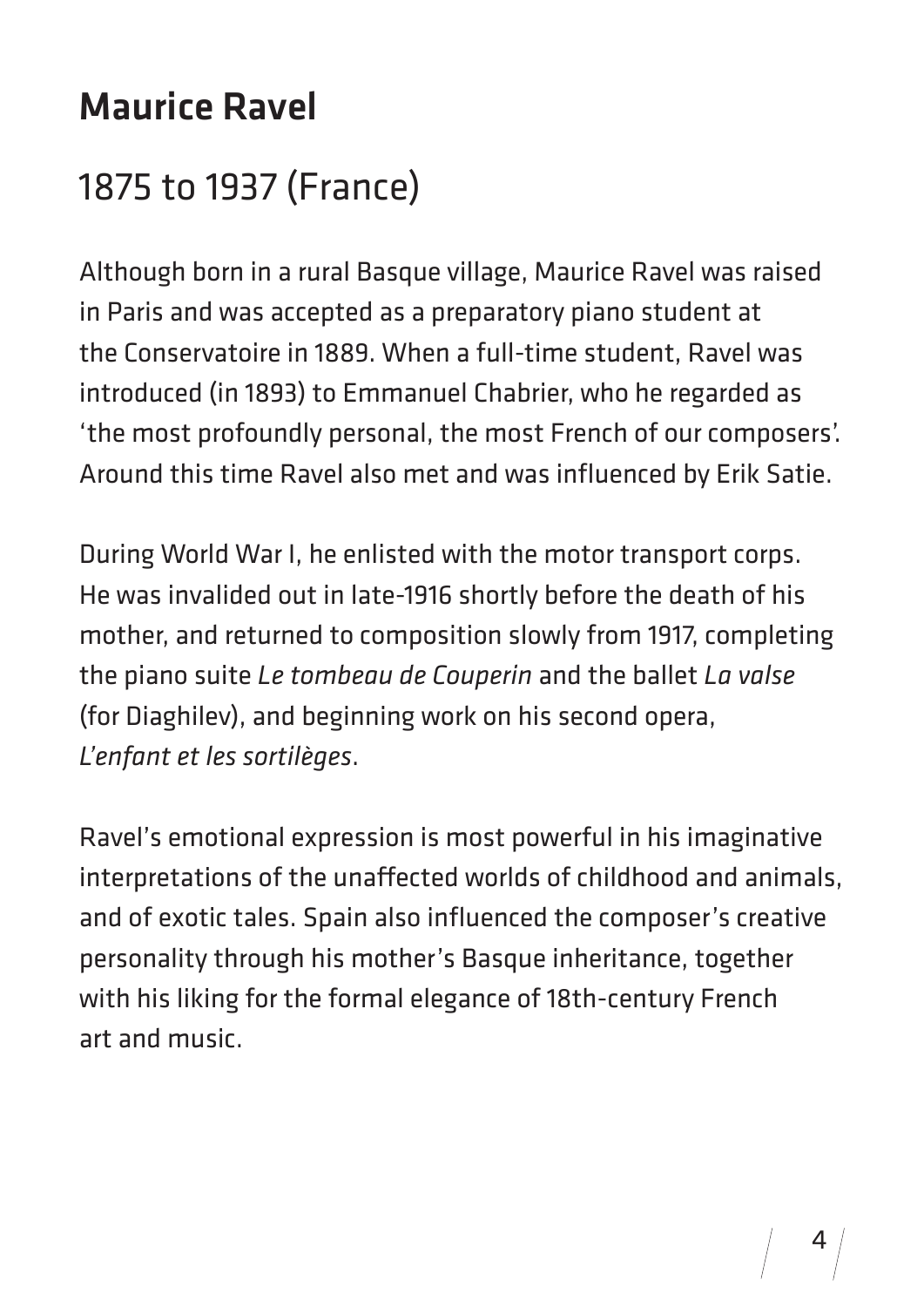# Violin Concerto No 5 in A major K219 (1775)

#### Wolfgang Amadeus Mozart

- 1 Allegro aperto
- 2 Adagio
- 3 Rondeau: Tempo di Menuetto

Completed on 20 December 1775 – only two months after the Fourth – the Fifth Violin Concerto is a piece that, while technically demanding, combines radiant warmth with sprightly humour, and violinistic athleticism with sublime poetry. Conceived on a notably larger scale than his earlier concertos, it has the look of a new stage of development for the composer.

This is a concerto not to be hurried, as is soon established. The opening is surprisingly unassertive, with the orchestral violins striding out lightly over a quivering accompaniment. The soloist emerges with six bars of pensive soaring over a murmuring accompaniment, eventually bursting out into a new theme full of swaggering self-confidence and revealing the opening to have been an accompaniment in search of a tune. Note, too, how the little upward sweep that ends the first orchestral section is taken up for development later in the movement. Interestingly the tempo marking, the speed or pulse of the music, is one that Mozart seems to have been almost the only composer to use: aperto can be translated from Italian variously as 'open', 'bold', 'clear' or 'frank'.

5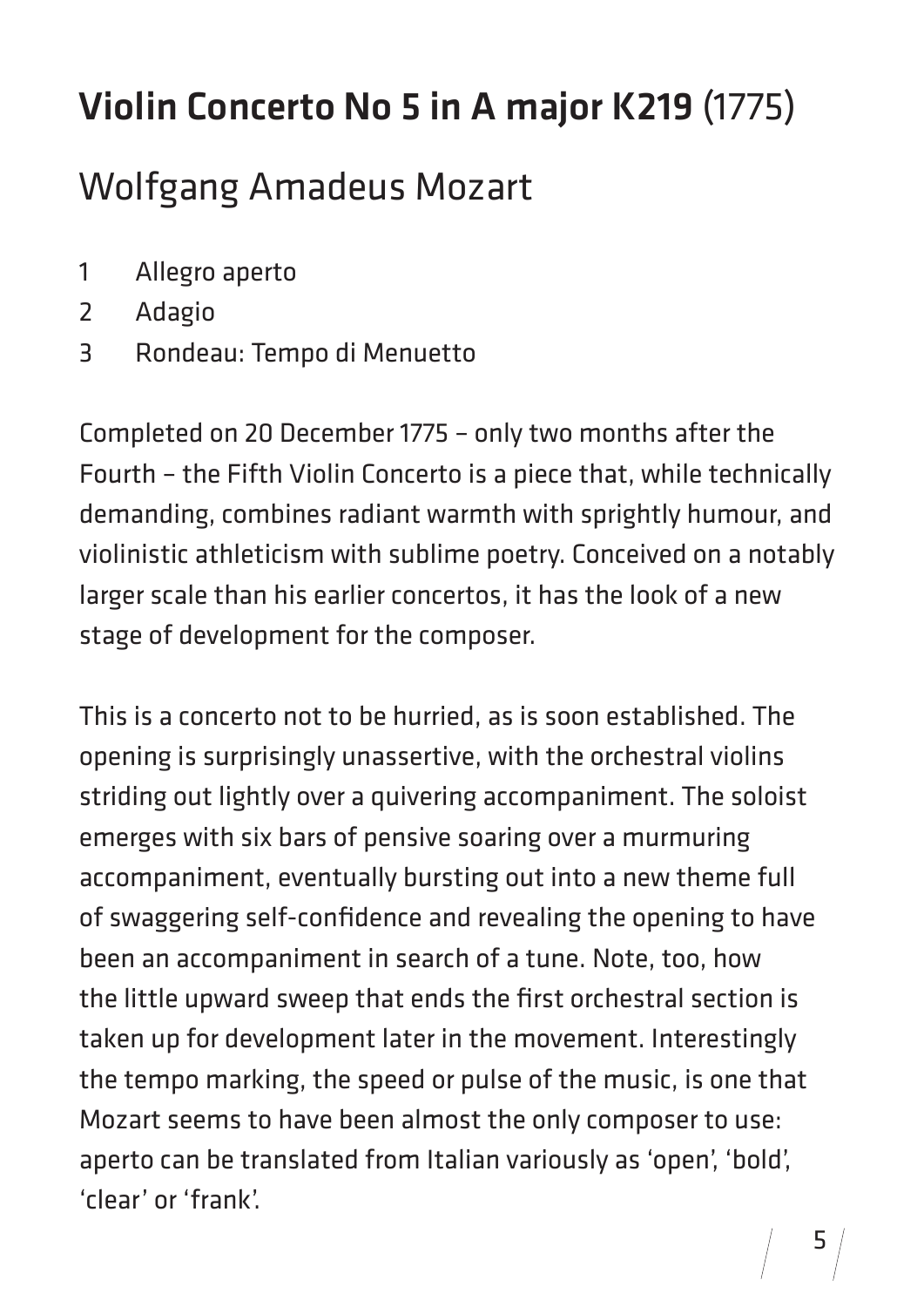The slow movement contains an effortless touching melody for the solo violin, with the orchestra supplying the most loving of accompaniments. The concerto finishes with a 'Rondeau' in which returns of the opening theme are interspersed with contrasting episodes.

As in the finales of his Third and Fourth Violin Concertos, Mozart takes the opportunity to introduce an element of humorous impersonation. In the earlier works this took the form of bagpipe-and-drone effects. Here it is an exhilarating excursion into what is usually called 'Turkish' music. In fact this style – evoked through exaggerated melodic leaps, pounding rhythms and col legno effects (hitting the strings with the wood of the bow) in the cellos and basses – owes more to Hungarian gypsy music, but for most Europeans of Mozart's time its exoticism would have seemed Turkish enough. Mozart himself borrowed some of this section from music he had already written for a ballet entitled *Le gelosie del seraglio* (The Jealousies of the Harem); the reason behind this particular musical joke, however, remains a mystery.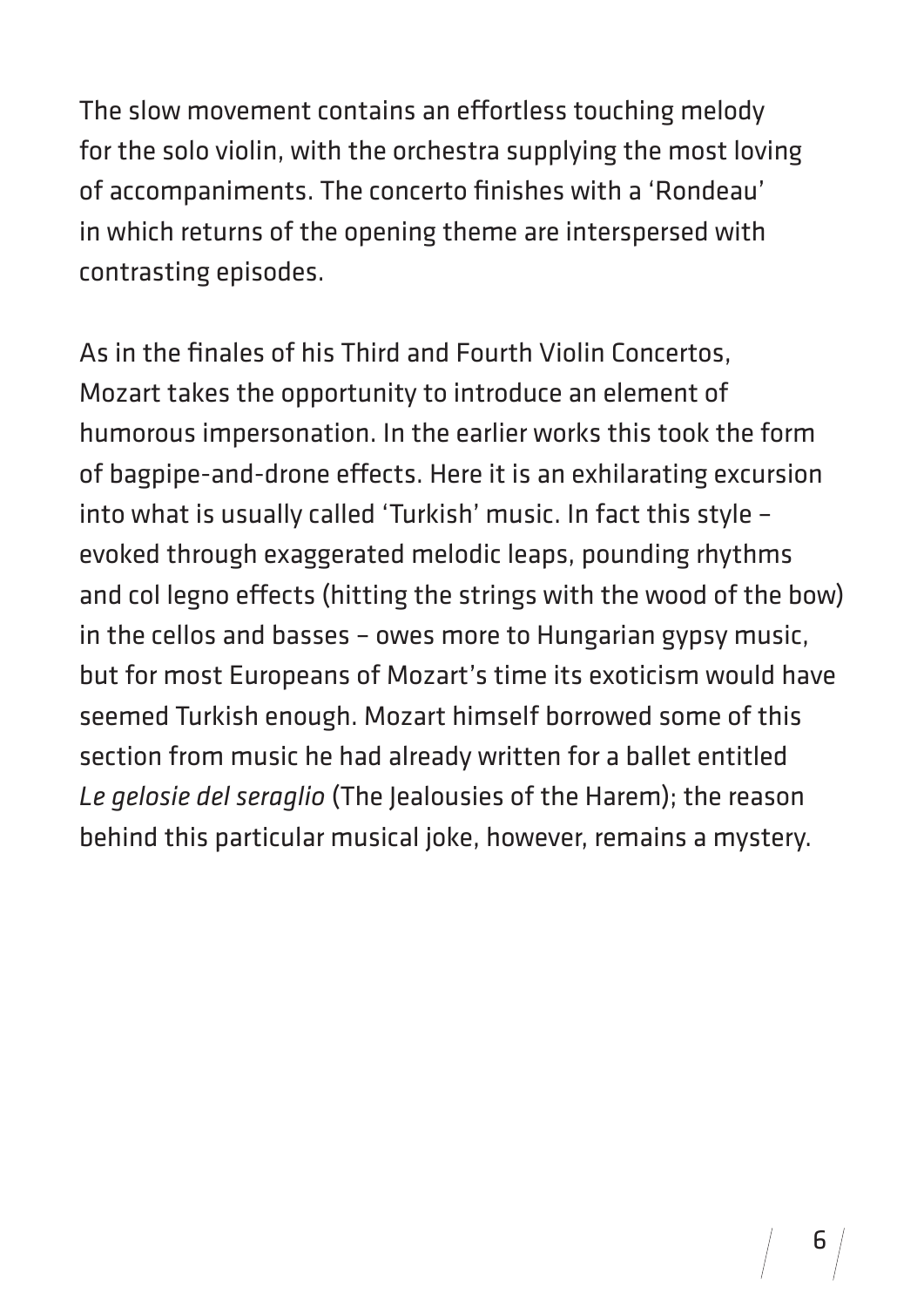# Wolfgang Amadeus Mozart

#### 1756 to 1791 (Austria)

Wolfgang Amadeus Mozart was one of the most extraordinary child-prodigy musicians in history. He was born in Salzburg, son of the violinist and teacher Leopold Mozart. Wolfgang's sister, Anna Maria ('Nannerl'), was reputedly as talented as he was. The proud Leopold toured both of them around the royal courts of Europe to display their skills.

Mozart's early adulthood was stamped by trauma when he travelled to Paris with his mother in 1778 in an attempt to establish a career there: the sojourn ended in tragedy when she died. His move to Vienna in 1781 was an act of rebellion against his father's insistence that he should stay home and provide income for the family. Instead, Mozart married Constanze Weber, and soon gained a foothold in the imperial capital, with some initial support from Emperor Joseph II.

The Austro-Turkish War, however, heralded a period of reduced prosperity in which the aristocracy was less able to support artistic work. Mozart's debts accumulated, his health began to fail and when a mysterious visitor (now known to be Count Franz von Walsegg) commissioned a Requiem from him, Mozart, according to Constanze, became convinced he was writing his own requiem. He died on 5 December 1791, aged 35.

7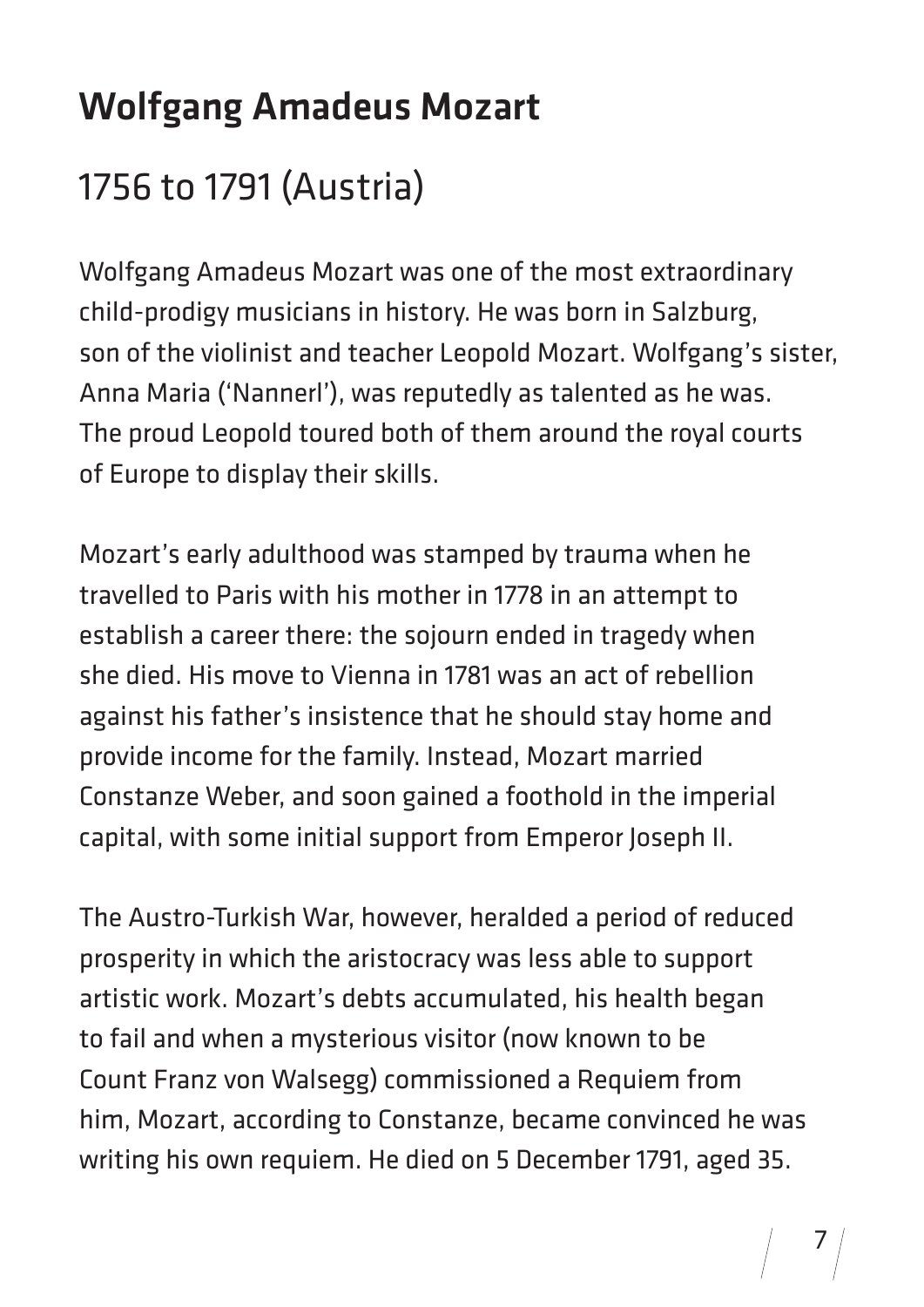# Symphony No 5 in E minor Op 64 (1888)

#### Pyotr Ilyich Tchaikovsky

- 1 Andante Allegro con anima
- 2 Andantino cantabile, con alcuna licenza
- 3 Valse: Allegro moderato
- 4 Finale: Andante maestoso Allegro vivace

The Fifth Symphony has everything that Pyotr Ilyich Tchaikovsky's music is valued for: clarity of ideas, a sensuous feeling for colour and a powerful directness of effect. The melancholy and nostalgia that is so much a part of Tchaikovsky's character is set within a firm Classical structure that balances inward doubt against outward strength.

The overall mood of each of Tchaikovsky's symphonies is established immediately at the beginning. Here the low clarinet and strings present a motto theme that recurs throughout the symphony. Among Tchaikovsky's sketches there is a scribbled note that gives some idea of what was in his mind: 'Introduction. Complete submission before Fate – or (what is the same thing) the inscrutable design of Providence. Allegro: 1 Murmurs, doubts, laments … 2 Shall I cast myself into the embrace of faith?'. The music tells us that Tchaikovsky's idea of fate is not a grim power, but something less hostile, holding the possibility also of happiness.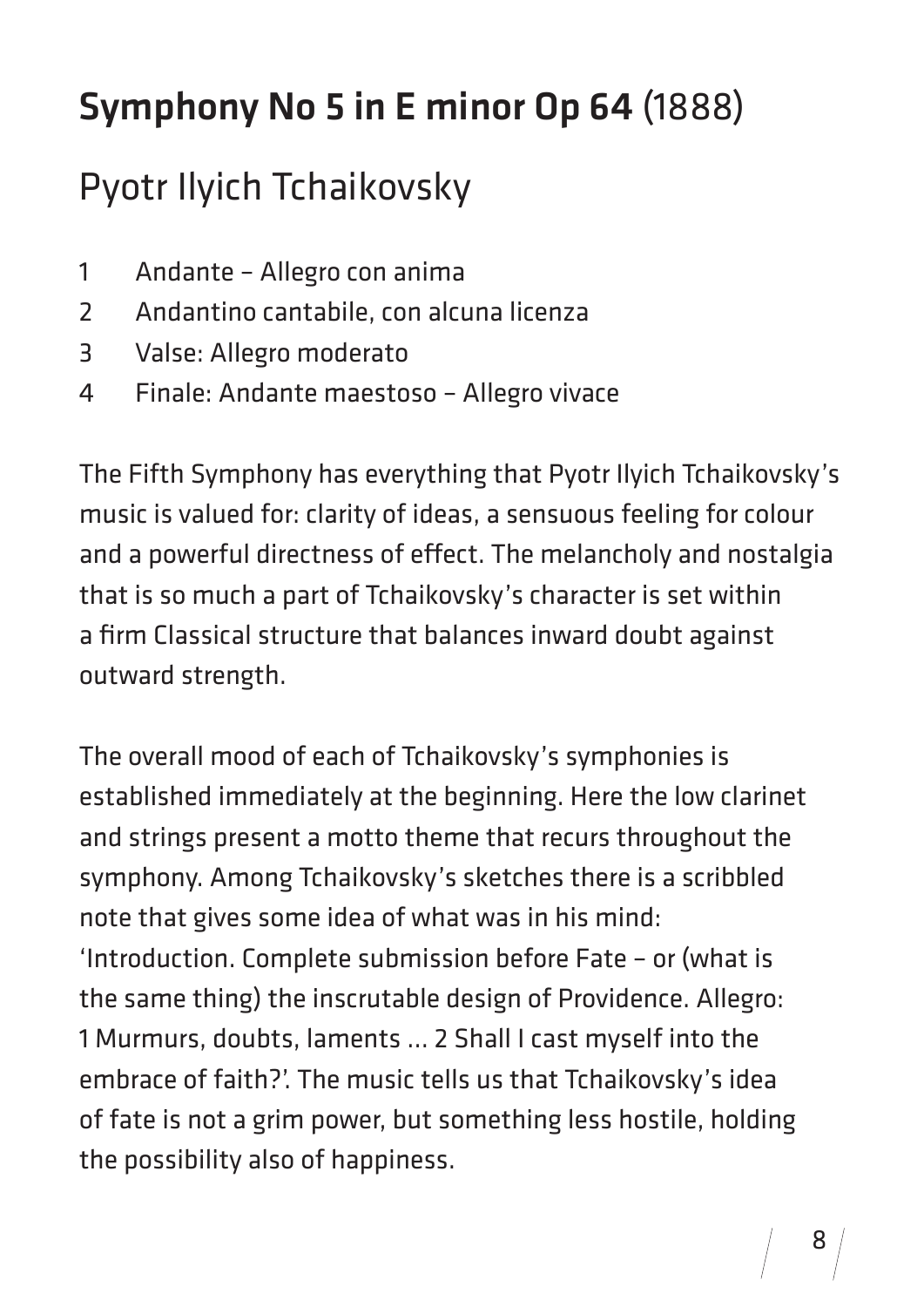The central movements both relate to the varying moods of the first. The horn theme of the slow movement, after the sombre slow introductory string chords, is obviously a love song, and highlights Tchaikovsky's outstanding sense of orchestral colour.

The appearances of the motto theme heard in the first movement are ominous, perhaps an expression of the composer's own thwarted search for love. The third movement is a waltz, subtly referring back to a passage in the first movement and reminding us that Tchaikovsky's next major work would be his ballet *The Sleeping Beauty*, with its inexhaustible wealth of dance movements.

The first three movements all open quietly; the waltz is the first to end loudly, after a subdued appearance of the motto theme. This theme, now firm and confident, provides the long introduction to the finale. The main body of the movement is a vigorous, at times hectic, Russian dance full of rough high spirits. The motto theme is eventually absorbed into its course, and becomes exultant – or rather, shows a desire to be exultant, which is not quite the same thing, for there is something fragile even in Tchaikovsky's most positive statements.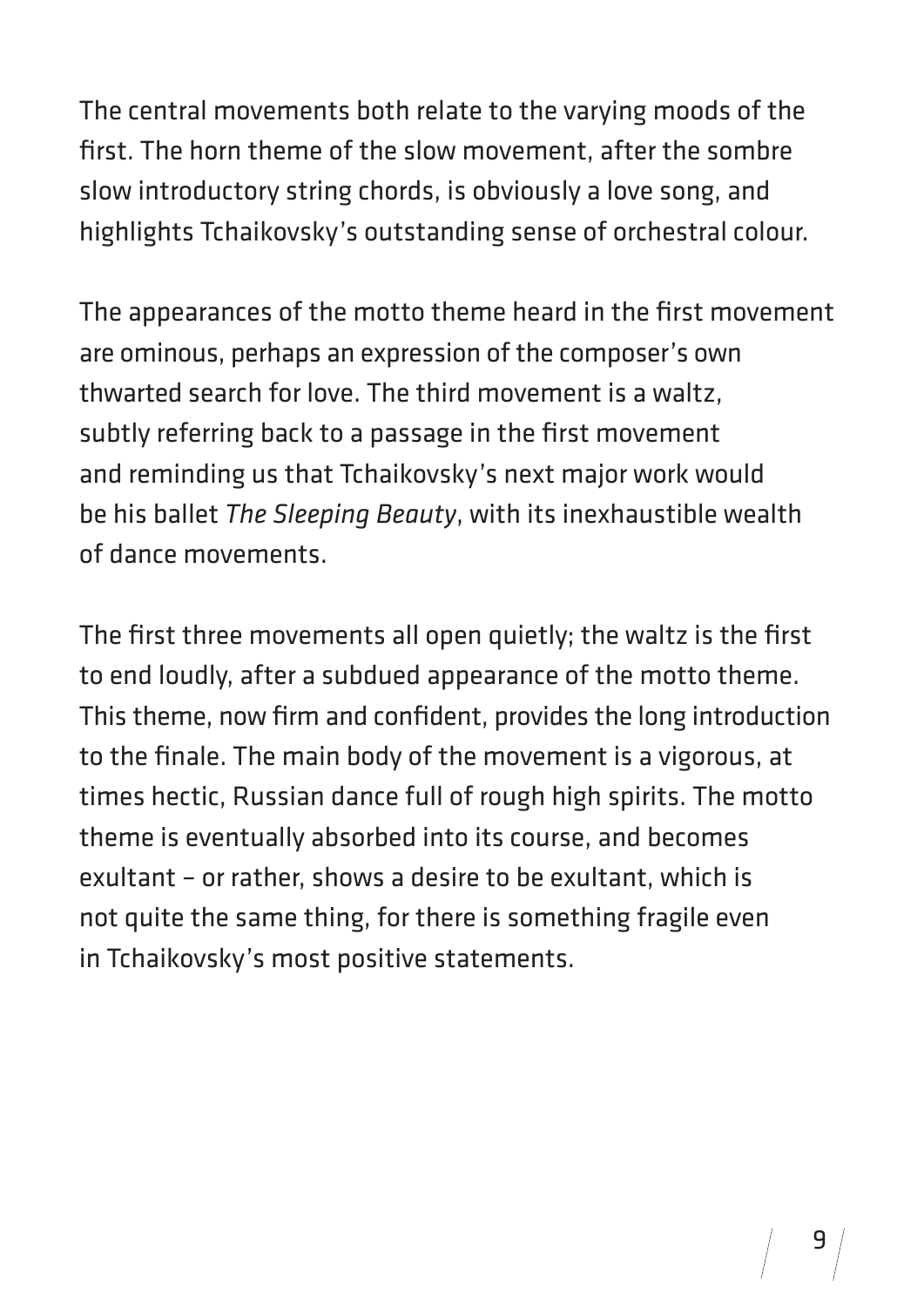# Pyotr Ilyich Tchaikovsky 1840 to 1893 (Russia)

Born in Kamsko-Votkinsk in the Vyatka province of Russia on 7 May 1840, Pyotr Ilyich Tchaikovsky was the son of a mining engineer. His mother was of French extraction. In 1848 the family moved to the imperial capital, St Petersburg, where he was enrolled at the School of Jurisprudence. He overcame his grief at his mother's death in 1854 by composing and performing, and music remained a diversion from his job – as a clerk at the Ministry of Justice – until he enrolled as a full-time student at the St Petersburg Conservatory in 1863. His First Symphony was warmly received at its St Petersburg premiere in 1868.

Between 1869 and the year of his death Tchaikovsky composed over 100 songs, cast mainly in the impassioned Romance style and textually preoccupied with the frustration and despair associated with love, conditions that characterised his personal relationships.

Tchaikovsky claimed that his Sixth Symphony represented his best work, but the mood of crushing despair heard in all but the work's third movement reflected the composer's state of mind. He died nine days after its premiere on 6 November 1893.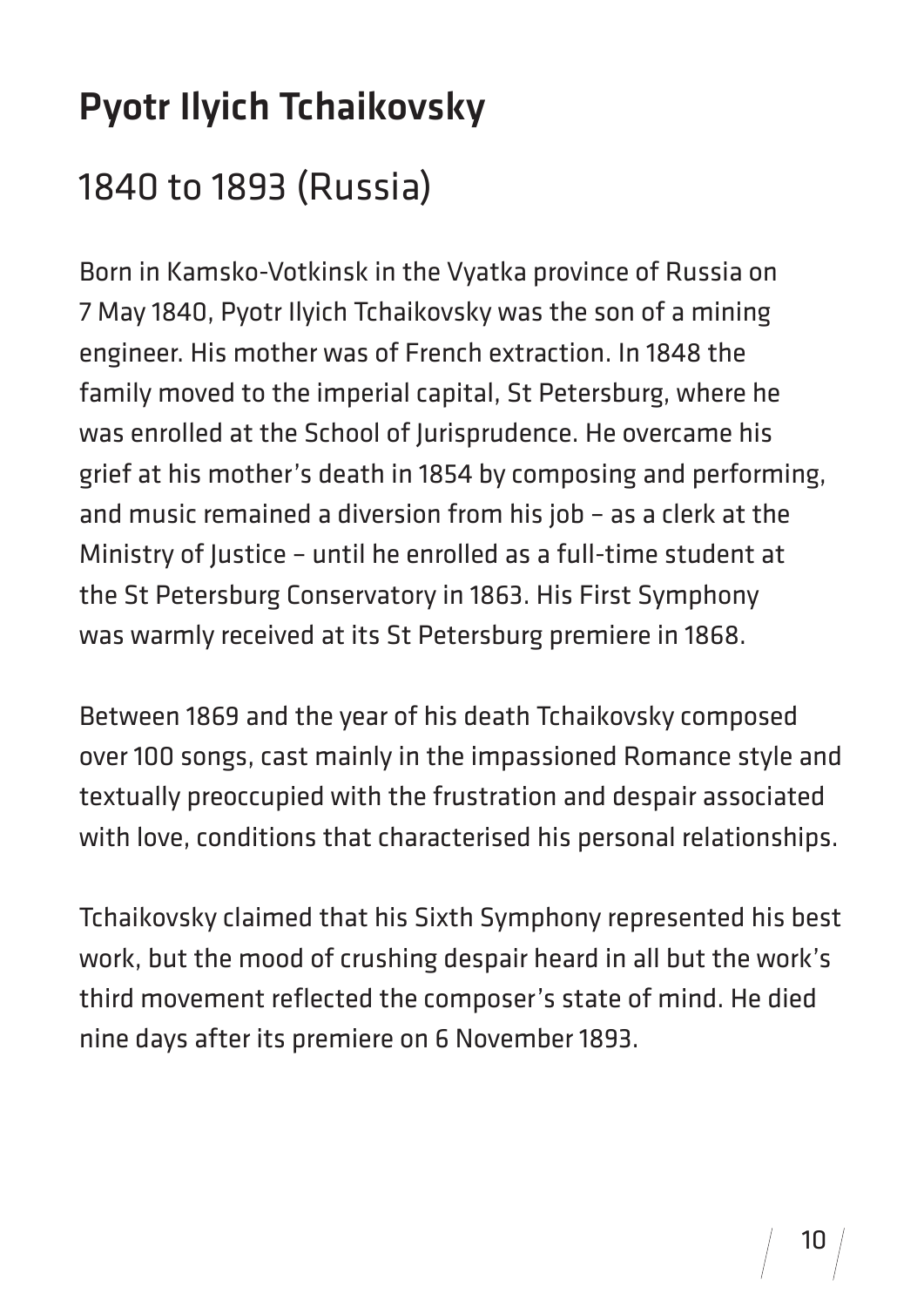#### Nathalie Stutzmann

#### conductor

Nathalie Stutzmann has just been announced as Atlanta Symphony's Music Director from the start of the 2022/23 season. This makes her the second woman in history – after Marin Alsop – to lead a major American orchestra. In addition, this season she begins her position as the Philadelphia Orchestra's new Principal Guest Conductor. Her three-year tenure will involve a regular presence in the orchestra's subscription series in Philadelphia and at its summer festivals in Vail and Saratoga. Nathalie is also entering the fourth season of a highly successful tenure as Chief Conductor of the Kristiansand Symphony Orchestra, which has just been extended by a further two seasons to the end of 2022/23.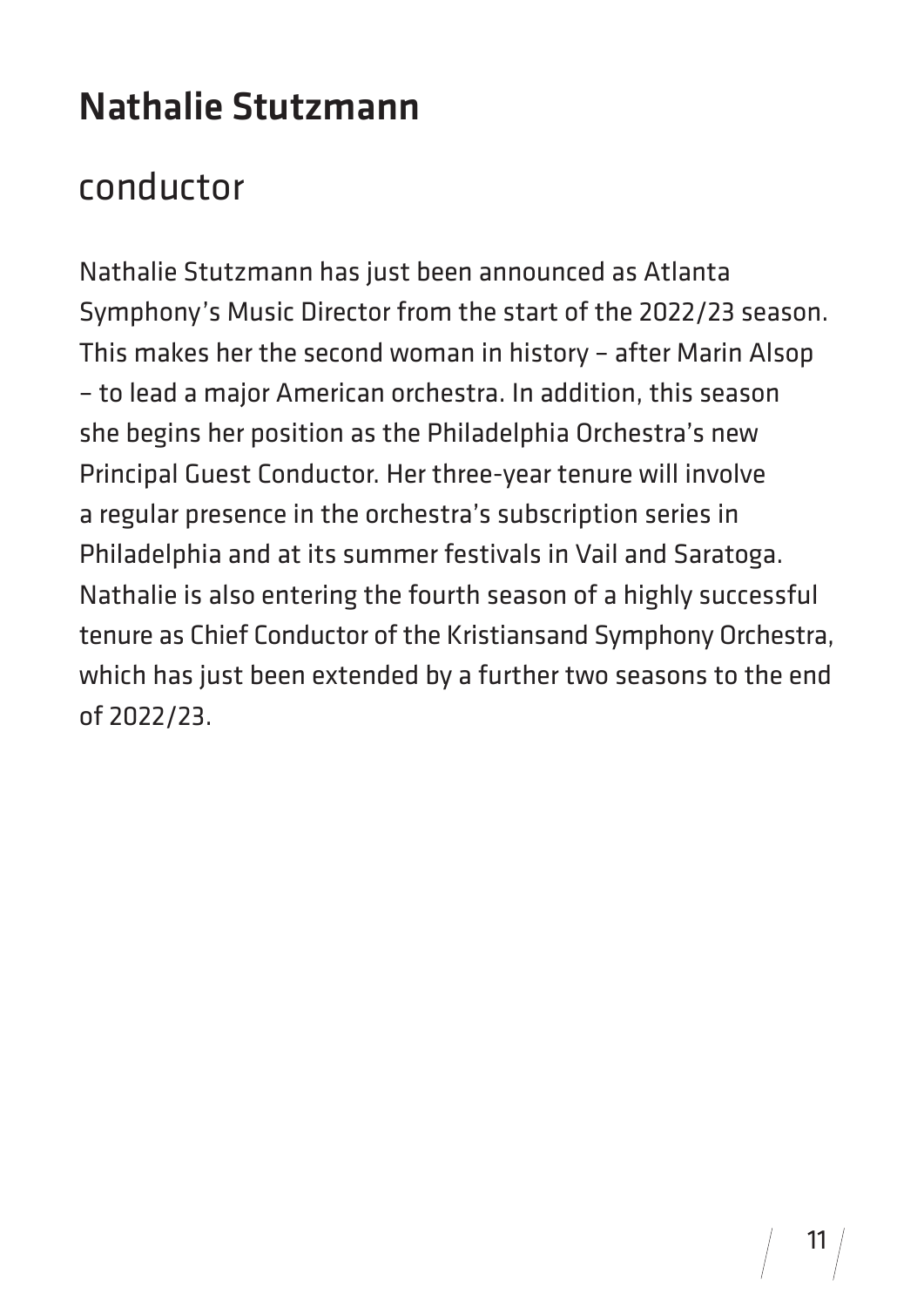# Alina Ibragimova

#### violin

Alina Ibragimova performs music ranging from Baroque works to new commissions, on both period and modern instruments. Highlights of her 2021/22 season include returns to the London Symphony Orchestra, Royal Concertgebouw Orchestra and the Philharmonia Orchestra, and a debut with the Mahler Chamber Orchestra. She also appears at Hamburg's Elbphilharmonie, Vienna Konzerthaus and London's Wigmore Hall.

Born in Russia in 1985, Alina studied at the Moscow Gnesin School, then moved to the US where she attended the Yehudi Menuhin School and the Royal College of Music. Her teachers have including Natasha Boyarsky, Gordan Nikolitch and Christian Tetzlaff.

Alina performs on an Anselmo Bellosio violin (c 1775), kindly provided by Georg von Opel.